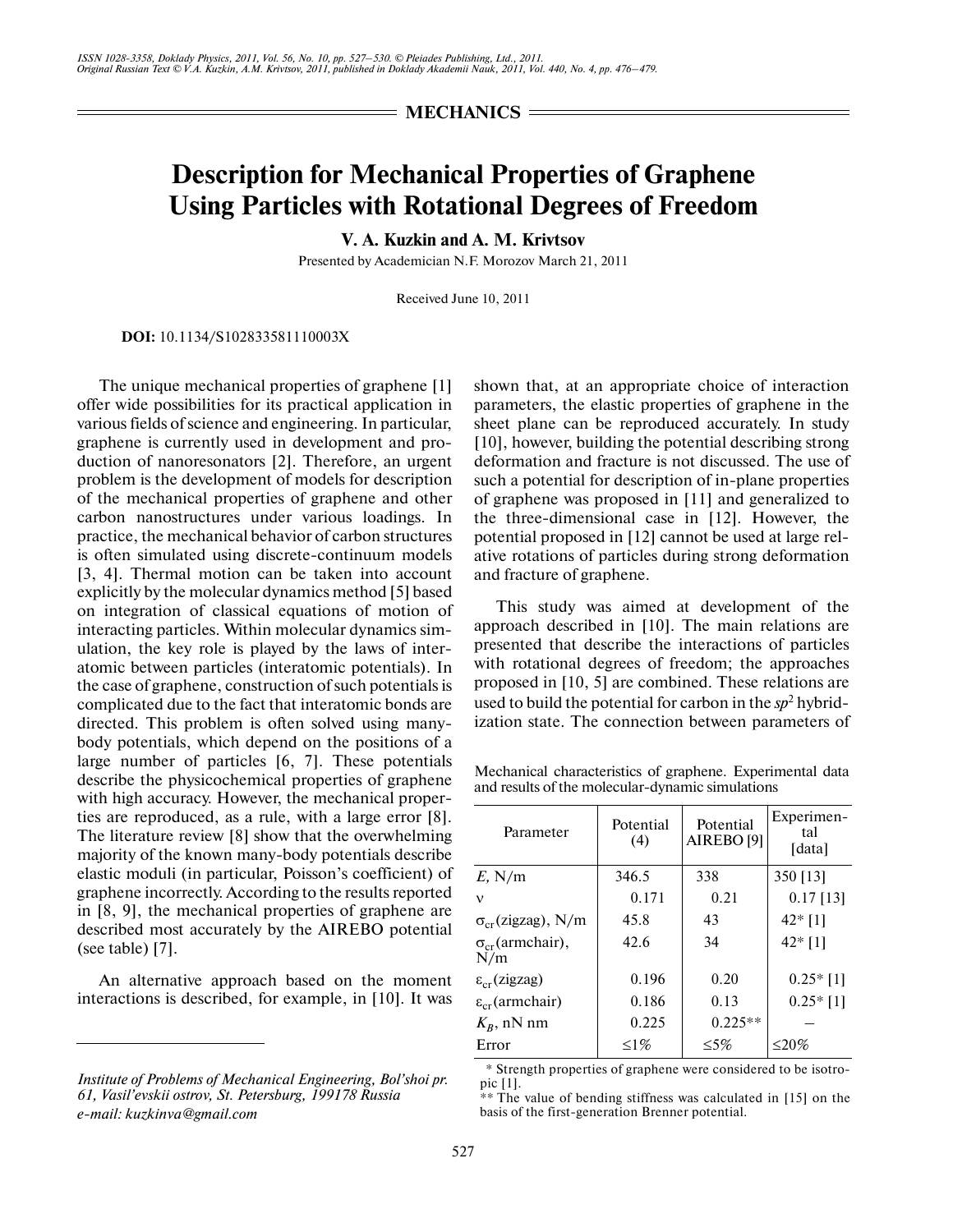the potential and characteristics of an interatomic bond is determined. Molecular-dynamic simulation of deformation and fracture of graphene upon tension is performed. During simulation, elastic and strength characteristics of graphene are calculated. The obtained values are compared with the known experi mental data [1, 13] and the results of the molecular dynamic simulation on the basis of the many-body AIREBO potential [9].

We build the potential describing the interatomic interactions in graphene using the approaches pro posed in [10, 5]. We use a point rigid body as a model of the carbon atom [10]. For brevity, hereinafter the point solids are referred to as particles. Let the interac tions between particles be implemented by forces and moments that depend on the mutual position and ori entation of particles. In this study, we limit our consid eration solely to pair interactions [10]. Our argumen tation is demonstrated by the example of two particles marked with indices 1 and 2. Let us introduce the fol lowing notation:  $\underline{F}_i$  and  $\underline{M}_i$  are the force and moment affecting the *i*th particle from the side of the second particle; moment  $\underline{M}_i$  is calculated relative to the *i*th particle. The values of  $\underline{F}_i$  and  $\underline{M}_i$  satisfy Newton's third law for the forces, analogue of Newton's third law for<br>the moments and the energy balance equation [10]:<br> $\underline{F}_1 = -\underline{F}_2 \stackrel{\text{def}}{=} \underline{F}, \quad \underline{M}_1 + \underline{M}_2 - \underline{r}_{12} \times \underline{F} = 0,$  (1)<br> $\dot{U} = F \cdot \dot{r}_{12} - M_1 \cdot \omega_1 - M_2 \cdot \omega_2,$ the moments and the energy balance equation [10]:

$$
\underline{F}_1 = -\underline{F}_2 \stackrel{\text{def}}{=} \underline{F}, \quad \underline{M}_1 + \underline{M}_2 - \underline{r}_{12} \times \underline{F} = 0, \qquad (1)
$$
\n
$$
\dot{U} = \underline{F} \cdot \dot{\underline{r}}_{12} - \underline{M}_1 \cdot \underline{\omega}_1 - \underline{M}_2 \cdot \underline{\omega}_2,
$$

where  $r_{12} \stackrel{\text{def}}{=} r_2 - r_1$ ,  $r_i$  is the radius-vector of the *i*th particle,  $\omega_1$  and  $\omega_2$  are the angular velocities of particles, and *U* is the internal energy of the system. Let us determine the correlation of the forces and moments in the system of two particles with the internal energy. For this purpose, we introduce two sets of unit vectors  $\{\underline{n}_1^j\}_{j \in \Lambda_1}$  and  $\{\underline{n}_2^j\}_{j \in \Lambda_2}$  that tightly bond with particles 1 and 2, respectively, where  $\Lambda_1$  and  $\Lambda_2$  are the index sets. Let the introduced vector sets be such that they can completely specify the orientation of the particles. The maximum number of vectors is not limited and does not affect our consideration. In the general case, *U*  $\underline{r}_{12} \stackrel{\text{def}}{=} \underline{r}_2 - \underline{r}_1, \underline{r}_i$ 

ously specified by vectors  $\{\underline{n}_1^j\}_{j \in \Lambda_1}$  and  $\{\underline{n}_2^j\}_{j \in \Lambda_2}$ ; then, we may write

depends on the position and orientation of the parti cles. Let the orientation of a particle be unambigu-

$$
U = U(\underline{r}_{12}, \{\underline{n}_1^j\}_{j \in \Lambda_1}, \{\underline{n}_2^j\}_{j \in \Lambda_2}).
$$
 (2)

Using formula (2) and energy balance equation (1) and assuming that forces  $\underline{F}_i$  and moments  $\underline{M}_i$  do not depend on the linear and angular velocities of the par ticles, it can easily be shown that

$$
\underline{F} = \frac{\partial U}{\partial \underline{r}_{12}}, \quad \underline{M}_i = \sum_{j \in \Lambda_i} \frac{\partial U}{\partial \underline{n}_i^j} \times \underline{n}_i^j, \quad i = 1, 2. \tag{3}
$$

If internal energy (2) is known, formulas (3) determine the expressions for the forces and moments necessary for the molecular-dynamic simulation. Function *U* should satisfy the material objectivity principle. Note also that, in the case when the internal energy is objec tive, the forces calculated by formulas (3) automati cally satisfy Newton's third law for moments. Herein after, function *U* is referred to as the interatomic potential.

On the basis of the above approach, we build the potential describing the covalent interactions between carbon atoms in the  $sp<sup>2</sup>$  hybridization state. We seek the potential in the form

$$
U = U(r_{12}, \{e_{12} \cdot \underline{n}_i^j\}_{j \in \Lambda_i}, \{ \underline{n}_1^j \cdot \underline{n}_2^k\}_{j \in \Lambda_1, k \in \Lambda_2}),
$$

where  $\underline{e}_{12} \stackrel{\text{def}}{=} \underline{r}_{12}$ . To obtain the required symmetry of  $\frac{r_{12}}{r_{12}}$  interactions in graphene, we choose the vectors related to the particles as follows. Let the unit vectors  $\frac{n^j}{n^j}$  (*j* = 1, 2, 3, 4) be related to the *i*th particle. We place vectors  $n_i^1$ ,  $n_i^2$ , and  $n_i^3$  in one plane by the angles  $2\pi/3$  to one another (this is analogous to arrangement of the bonds in a strainless graphene sheet). Vector  $n_i^4$  is deter- $\frac{ref}{r} = \frac{r}{r}$ 

mined by the relation  $\frac{n_i^4}{\sqrt{n}} = \frac{2n_i \wedge n_i}{\sqrt{n}}$ . For the interactions to be symmetrical, we require the potential to be invariable upon permutation of vectors  $n_i^1$  ,  $n_i^2$  , and  $n_i^3$ and upon the replacement  $n_i^4 \longrightarrow -n_i^4$ . We also require the bonds in graphene to have stiffness in ten sion/compression, shear, bending, and torsion [10]. According to the above general considerations, we express the energy of the interaction between parti cles 1 and 2 as  $=\frac{2n_i^1\times}{r}$ 4  $2\underline{n}_i^1 \times \underline{n}_i^2$  $\underline{n}_i^4 = \frac{2\underline{n}_i^1 \times \underline{n}_i^2}{\sqrt{3}}$ 

$$
U = \varphi_R(r_{12}) + \varphi_A(r_{12})(U_B + U_T),
$$
  
\n
$$
U_B = \sum_{j,k=1}^3 \eta(\underline{n}_1^j \cdot \underline{n}_2^k) [\psi(\underline{e}_{12} \cdot \underline{n}_1^j) + \psi(\underline{e}_{21} \cdot \underline{n}_2^k)],
$$
\n
$$
U_T = U_T(\underline{n}_1^4 \cdot \underline{n}_2^4, \underline{e}_{12} \cdot \underline{n}_1^4, \underline{e}_{21} \cdot \underline{n}_2^4).
$$
\n(4)

Functions  $φ<sub>A</sub>$  and  $φ<sub>R</sub>$  describe attraction/repulsion between the particles, and  $U_B$  and  $U_T$  provide bond resistance against shear, bending, and torsion. We choose the functions in formula (4) to satisfy exactly the following parameters of the interatomic bond: bond energy *D*; longitudinal, transversal, bending, and torsion stiffnesses  $c_A$ ,  $c_B$ ,  $c_B$ , and  $c_T$ [10]; critical bond length (i.e., the distance corresponding to the maxi mum force arising between particles upon bond

DOKLADY PHYSICS Vol. 56 No. 10 2011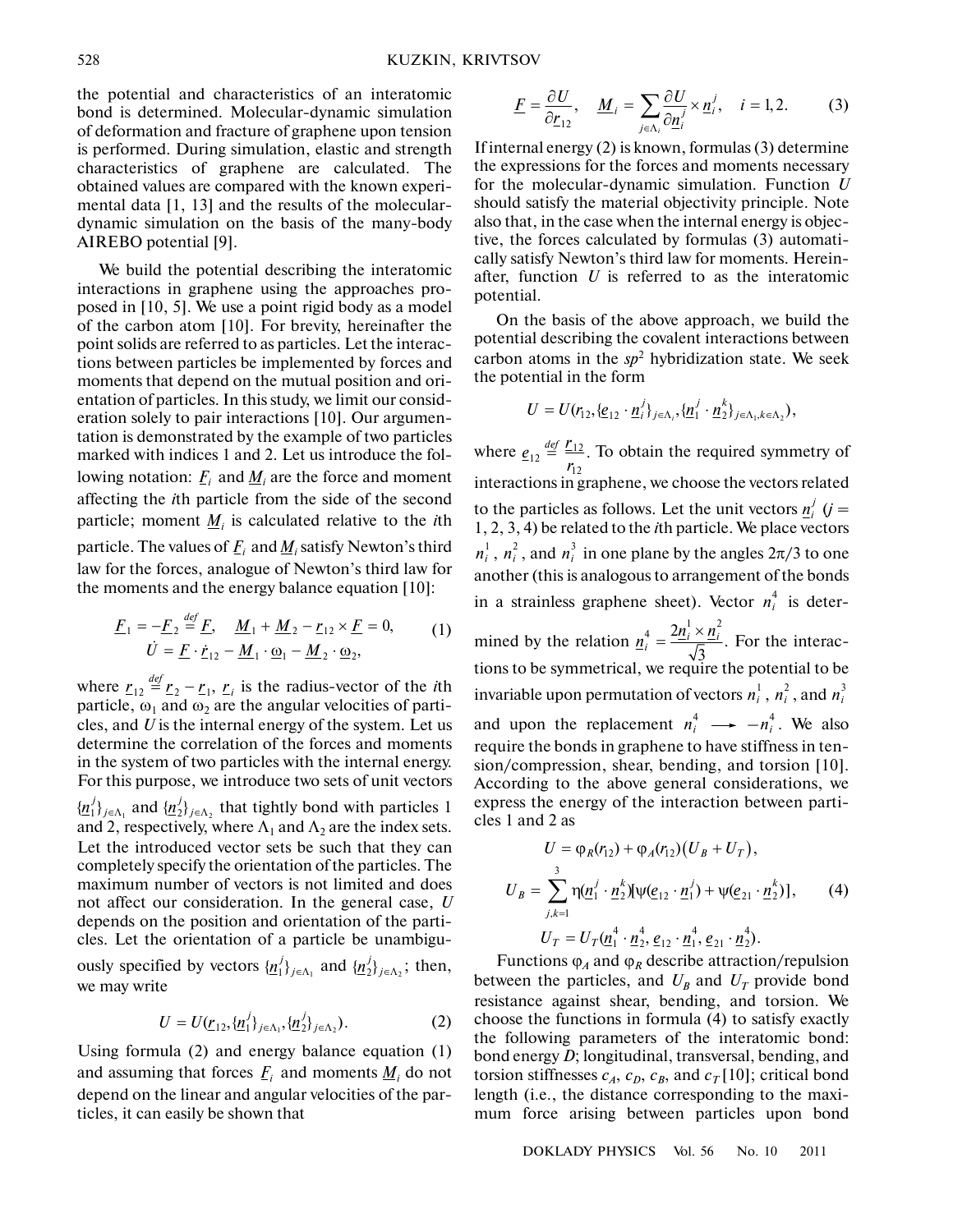stretching)  $b$ ; and the nonlinearity coefficient  $k_* \stackrel{\text{def}}{=} \frac{c_A(b-a)}{f_*}$ , where  $f_*$  is the bond strength. In addi*f*

tion, we require the considered functions to be smooth along with their first derivatives. This ensures continu ity of the forces and moments (3). The set of the func tions satisfying these requirements is

$$
\varphi_A(s)
$$
\n
$$
= \begin{cases}\nB_1 + B_2(s-a)^2 \left(1 + B_3 \frac{s-a}{b-a} + B_4 \frac{(s-a)^2}{(b-a)^2}\right), \\
s \in [0; b], \\
B_5 + B_6(s-b) \left(1 - B_7 \left[4 \frac{(s-b)^2}{a^2} + \frac{(s^2-b^2)^6}{a^{12}}\right]\right), \\
s \in [b; a_{\text{curl}}]; \\
\varphi_R(s) = B_2 B_4 \frac{a^{10}}{s^{12}} (s-a)^4, \quad s \in [0; a]; \\
\psi(s) = s^2 \left(\frac{1}{2} + B_8(s-1)\right), \quad s \in [0; 1]; \\
\eta(s) = s^2 (1 + B_9(s+1)), \quad s \in [-1; 0]; \\
U_T(s_1, s_2, s_3) = B_{10}((s_1 + s_2 s_3)^2 (1 + s_2^2)(1 + s_3^2) - 1),\n\end{cases}
$$

where  $\alpha$  is the equilibrium distance and  $a_{\alpha\mu}$  is the cutoff radius. An important feature of functions (5) is that parameters  $B_i$  entering these functions are fairly simply expressed by the mechanical characteristics of the interatomic bond. It can be shown that the expressions for  $B_i$  have the form

$$
B_1 = -D, \quad B_2 = \frac{c_A}{2}, \quad B_3 = \frac{2(3 - 2k_*)}{3k_*}, \quad B_4 = \frac{k_* - 2}{2k_*},
$$

$$
B_5 = -D + \frac{c_A(b - a)^2(k_* + 6)}{12k_*}, \quad B_6 = \frac{c_A(b - a)}{k_*},
$$

$$
B_8 = \frac{c_D a^2}{2D} - 1,
$$

$$
B_9 = \frac{c_D a^2}{4D} - \frac{c_B}{D} + 2, \quad B_{10} = \frac{c_T}{2D}.
$$

It is seen from formulas (6) that, by fitting the parameters of potential (5), the values of *D*, *a*, *b*,  $c_A$ ,  $c_D$ ,  $c_B$ ,  $c_T$ , and  $k_*$  characterizing the interatomic bonds in graphene can be satisfied exactly. The properties of the interatomic bonds determine, in turn, the mechanical properties of graphene on the macroscale. In particu lar, it was shown in [10, 14] that the values of  $c_A$ ,  $c_B$ ,  $c_B$ ,  $c_T$  unambiguously determine the elastic moduli of graphene (Young's modulus, Poisson's coefficient, and bending stiffness). Within the proposed model, bending and shear rigidities of the bond,  $c_B$  and  $c_D$ , are independent. Note that, in the widely used rod models of graphene [4], the relation  $c_B = c_D a^2 / 12$  is found.

DOKLADY PHYSICS Vol. 56 No. 10 2011

Quantities *k*∗ and *b* are uniquely related to the strength and critical deformation of graphene upon tension. In this study, we used the following values of the charac-

teristics of the carbon–carbon bond:

$$
D = 0.7899 \text{ nN nm}, \quad a = 0.1430 \text{ nm},
$$
  

$$
b = 0.1859 \text{ nm}, \quad k_* = 3.100, \quad c_A = 800.0 \text{ N/m}, \quad (7)
$$
  

$$
c_D = 396.0 \text{ N/m}, \quad c_B = c_T = 0.3902 \text{ nN nm}.
$$

The values of *D* and *a* were taken from [6, 10]. Longi tudinal and transversal bond stiffness  $c_A$  and  $c_D$  were determined in a series of the molecular-dynamic experiments on uniaxial deformation of graphene at the temperature of 300 K. In the simulation, the following set of equations of motion was solved numerically:<br>  $m\dot{\underline{v}}_i = \sum E_{ij}, \quad J\underline{\dot{\omega}}_i = \sum \underline{M}_{ij},$  (8) lowing set of equations of motion was solved numeri cally:

$$
m\dot{\underline{v}}_i = \sum_{j\neq i} \underline{F}_{ij}, \quad J\underline{\dot{\omega}}_i = \sum_{j\neq i} \underline{M}_{ij}, \tag{8}
$$

where *m* and *J* are the mass and moment of inertia of a particle (for simplicity, the particles were assumed to have a spherical tensor of inertia). Forces  $F_{ij}$  and moments  $\underline{M}_{ij}$  affecting the *i*th particle from the side of the *j*th particle were calculated on the basis of potential (4) by formulas (3). In the simulation, Young's modu lus  $E$  and Poisson's coefficient  $v$  of graphene were calculated. The values of  $c_A$  and  $c_D$  were chosen from the condition of the best correspondence between the sim ulation and experimental elastic moduli [1]. Note that the values of  $c_A$  and  $c_D$  used in this study differ from the values from [10]  $(c_A = 730 \text{ N/m} \text{ and } c_D = 402 \text{ N/m})$ by 10%, since in [10] thermal motion was not taken into account. Parameters  $c_B$  and  $c_T$  were chosen from the correspondence of bending stiffness of a graphene sheet determined by potential (4) and the results of the calculation on the basis of the first-generation Brenner potential [15]. In this study, the bending stiffness was determined as [14]

$$
K_B = \frac{\sqrt{3} c_B (c_B + 3c_T)}{6 c_B + c_T}.
$$

To determine bond strength characteristics *b* and *k*∗, the molecular-dynamic simulation of the uniaxial ten sion of a graphene sheet in the zigzag and armchair directions was performed. In the simulation, strength limit  $\sigma_{cr}$  and critical deformation  $\varepsilon_{cr}$  were determined. Parameters *b* and  $k$ <sup>\*</sup> were chosen from the condition of best consistency between the calculated and exper imental data [1]. The molecular-dynamic simulation